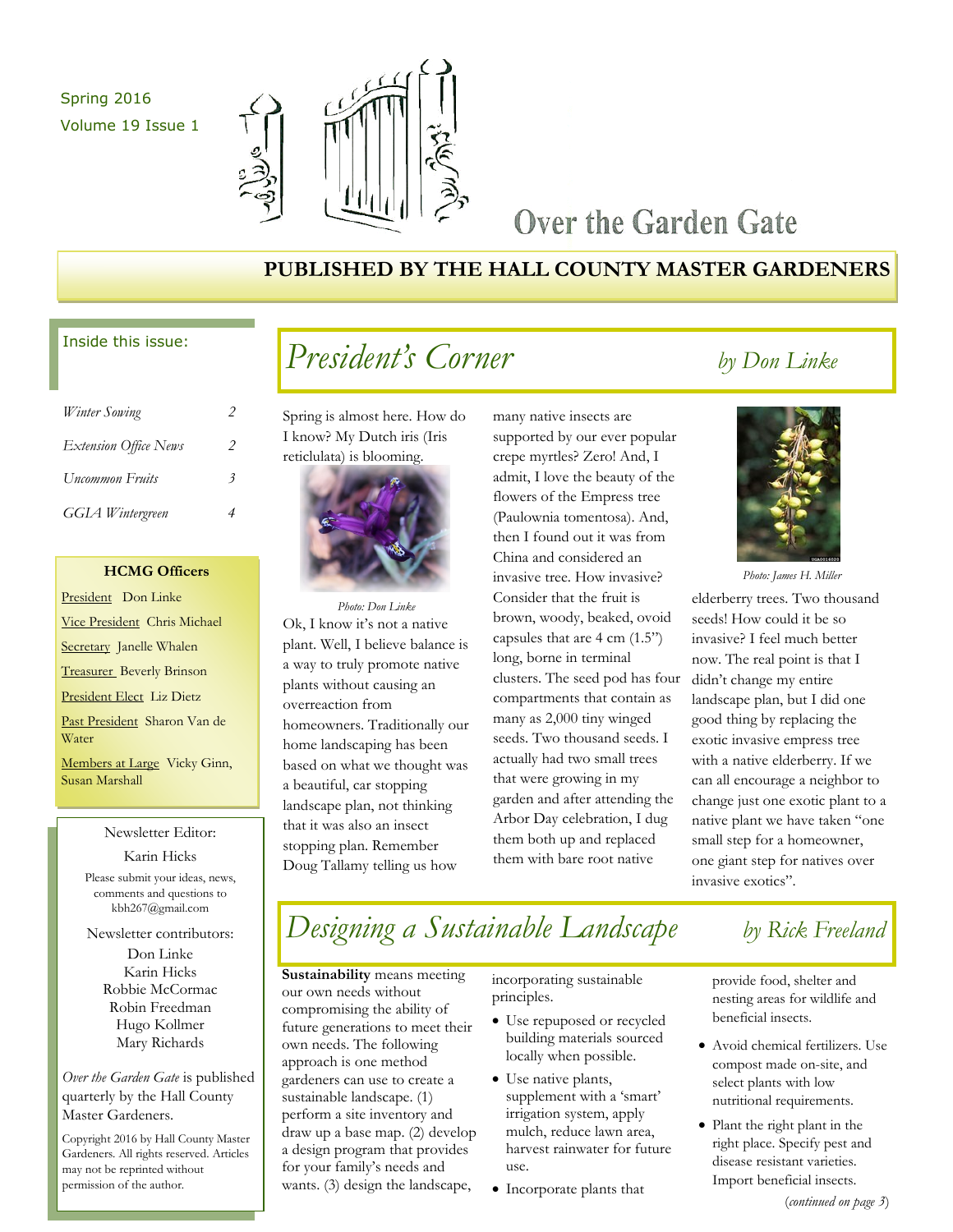## *Winter Sowing: What is it and is it for me? by Robbie McCormac*

The method of winter sowing your seeds is a low-maintenance and costeffective way to start vegetables and flowers for your garden. Basically, you sow your seeds in recycled containers, like milk jugs, take out containers with clear lids or even large Ziploc baggies that can be sealed. The containers are put outside while the weather is still cold, and they act like mini greenhouses causing seeds to germinate as soon as conditions allow, and usually several weeks ahead of sowing in the ground. There are other advantages besides the costs savings. Seeds sown outdoors in unheated environments are already temperature hardy. And since the seeds undergo several freeze/thaw cycles you eliminate the need to scar or break the seed coat before planting (stratification).

Milk jugs are the containers most often used for winter sowing. They are readily available, inexpensive and have a handle already built in for carrying. You'll need to use the translucent kind because light still needs to get into the

jugs. Punch holes about 1" apart in the bottom of the jug using any sharp tool. Starting at the handle, cut around the "waist" of the jug, leaving about an inch connected right at the handle. This acts as a hinge for closing the jug. Label the jug with the seed type. Then using either a seed-starting soil free mix or a potting soil, add at least 2" to the bottom of the jug.

Then....plant the seeds! Here are some suggested plants that work well:

**Sow in March** - Perennial, Hardy Annuals, Cold-Crop Vegetables: these seeds often require cold stratification. Applies to some natives, many perennials, wildflowers. Look for packet instructions that say "*sow 4-6 weeks before average last frost*", "requires a period of cold to grow well", "hardy annual; sow in fall or winter". Examples: Butterfly Weed (Asclepius), Columbine, Kale, Broccoli, Lupine, Salvia, Bee Balm, Parsley, Coneflower, Catmint, Thyme, Impatiens.

**Sow in April** - Tender Annuals, Summer Vegetables: these seeds require warmer temperatures to germinate and don't reach

maturity until summer. Look for the following "*sow after danger of frost has passed*". Examples: Basil, Tomatoes, Peppers, Cucumbers, Melons, Sunflowers, Yellow Squash, Zucchini.

Plant your seeds paying attention to package instructions regarding soil depth. Mist the soil well but don't drown the seeds. Then seal the cut seam of your jug with duct tape. Take off the lid to let heat escape as needed. Depending on the temperatures, sunny days and rainfall you should see growth begin within 10 days. Make sure the soil stays moist. If temperatures get into the 60's remove the duct tape so you don't cook the seedlings. Once they have produced 2 true leaves they are ready to transplant.

I use the 'plant plug' method of transplanting because seedlings seem to survive better. With the lid of the jug tipped back, use a sharp knife to cut the soil and seedlings into 1" squares. Then transplant each square as you would a plant plug. As the seedlings grow you can thin them as desired and pass along the extras to other gardeners!

# *Extension Office News by Robin Friedman*

### Congratulations to all of the Master Gardener Class of 2015 Trainees! They are 'Certified" and ready to go!

Linda Conover, Todd McAlister, David McCarroll, Dee Scarpellino, Brian Schuster, Linda Sloyer Maureen Smith, Gail Stanton, Terrie Thamer, Andrew Linker, Angela Halstead, Sue Holbrook, Marcia Tague, Sarah Krouse, Kathy Keel and Jean Ward.

Congratulations go out to David McCarroll in becoming INTERN of the YEAR! He was recognized at our March monthly meeting for his team building spirit and active leadership in many of our HCMG projects. Please congratulate Dave when you see him. KUDOS!

#### Congratulations to our 2015 Lifetime Master Gardeners for completing 10 years of volunteer service to our communities!

Elizabeth Brotherton, Danny Askew, Tim Attaway, Mark Bell, Kerry Edwards, Diane Korzeniewski, Polly Reins and Tom Reins.

Please welcome our newest class of interns! Come March 30th, you will find them at the Extension Office answering the phones, at the EXPO and in our many community garden projects. We welcome HCMG to be a formal or informal 'mentor' to our interns out in the gardens as they learn the ropes. Interns have been warmly invited to 'try out' a diversity of projects, getting a feel while learning out in the field. Thanks for welcoming and

mentoring our newest class.

Kathy Smith, Ted Brown, Sue Adams, Brandy Pethel, Laura Graham, Holly Sparrow, Krista Lay, Beverly Gilbert, Rose Barton, Mark Barton, Donna Gray, Rhonda Milam, Frances Floyd, and Kris Steinmann

Thank you to those who have been diligent about recording your hours in 2016 on mglog.org. A reminder to log both volunteer hours AND continuing education. This year we will be summarizing quarterly reports and need all your first quarter hours logged in through April 2. Please include all your EXPO hours in our first quarter. Thanks!

Our webmistress, Facebook mistress and photographers work hard to keep you updated on volunteer opportunities and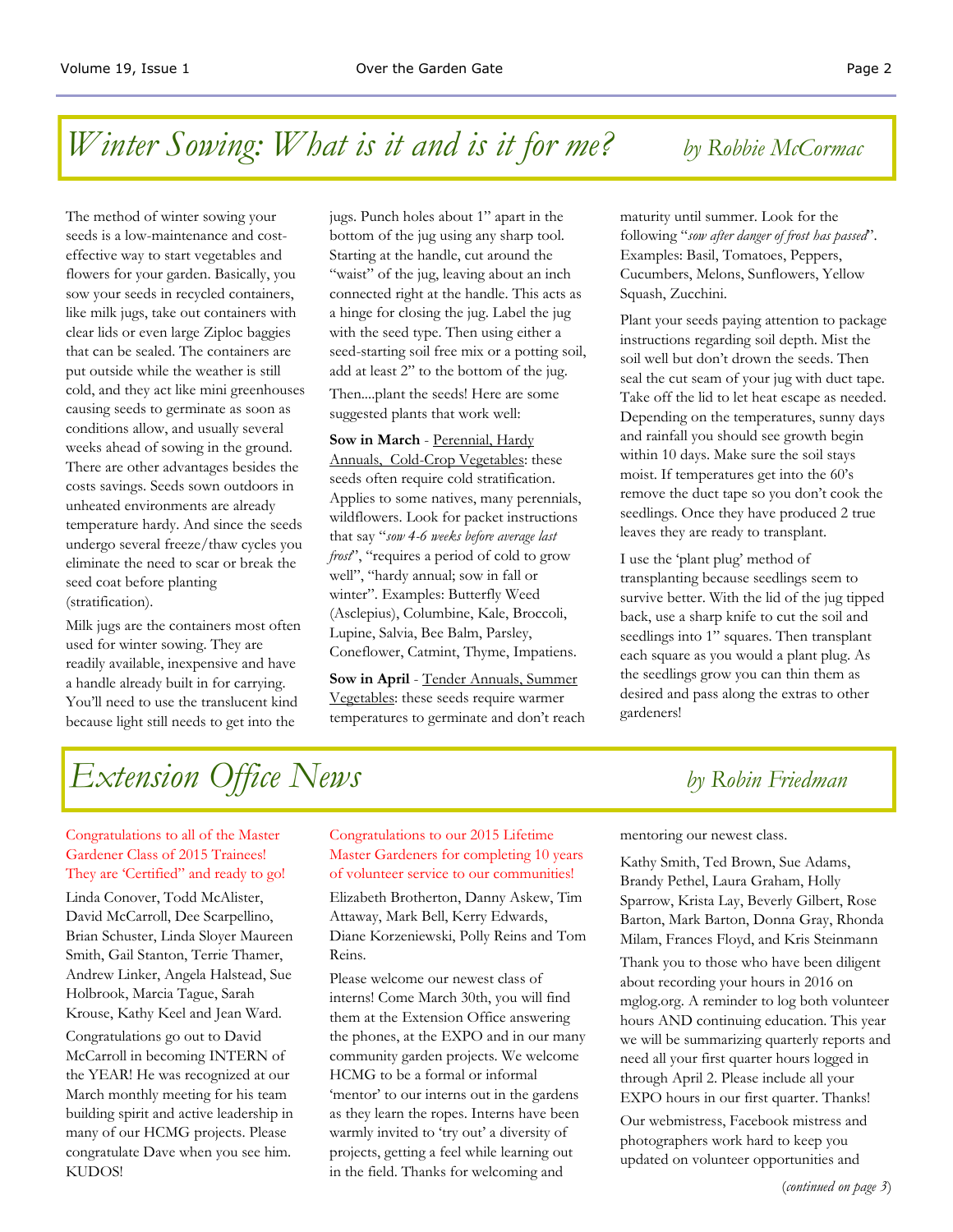# *Uncommon Fruits by Hugo Kollmer*

Many Master Gardeners have successfully or perhaps unsuccessfully grown the more popular fruits including peaches, apples, pears and plums, all requiring intensive care, especially pest management. If your efforts have produced disappointing results, there are many alternatives. The following are just a few you may care to try:

#### **Dwarf Asian Persimmon Diospyros spp.** Variety: Ichi-Ki-Kei-Jiro (aka 'itchy")

Bearing medium size orange fruit, this variety is non-astringent. Mature trees reach a height of 8 to 10 feet. Asian persimmons are relatively pest free. However, they are occasionally attacked by scale, persimmon psylla, twig girdlers, borers and stink bugs. Asian persimmons require little fertilizer but like to be mulched. The fruit is harvested by cutting the branch to which the fruit is attached. Persimmons are delicious and rich in vitamin C and antioxidants.

### **Kiwi (Actinidia deliciosa), Varieties: Matua, Bruno & Hayward**

This popular relatively easy to grow fruit requires its vines to be supported on a trellis or arbor. Plants begin producing two to five years after planting. Pruning of these rapidly growing vines is essential to a good crop. Since they are heavy feeders, Kiwis need to be fertilized adequately. Most kiwi varieties are dioecious, requiring plants of each sex for pollination. There are also a few monoecious varieties but they have been found to produce poorly. Kiwis are relatively free of insect pests and disease.



Photo: eattheweeds.com

#### **Wolfberry, aka Gojiberry (Lycium barbarum)**

The viney shrub bearing bright red, sweet, nutritious berries grows eight to ten feet tall.

Its fruit, also high in antioxidants, can be eaten fresh or dried. Relatively drought tolerant Gojiberry prefers soil with a pH between 6.5 and 8. If desired, plants can be container grown. They can also be trained to grow on a structure similar to grapes.

#### **Pawpaw (Asimina triloba) Varietites: Peterson's, Overleese, and Mango**

Pawpaw is our largest indigenous edible fruit. Beneath its greenish skin lies a sweet custard like spoonable flesh. The tree, which grows to a height of approximately 35 feet, is deer resistant and virtually insect free. It does require pruning and its fruit may need to be thinned. Pawpaws are dependent on flies as pollinators. In their absence, hand pollination becomes necessary. Pawpaws prefer soil with pH of between 6.0 and 6.5, so test your soil.

All of these plants require full sun and well-drained soil. They will not tolerate soggy ground. I encourage additional research prior to purchasing or planting.

### **Sustainable Landscape (cont. pg. <sup>1</sup>)**

Use drip irrigation to place water where it's needed to keep weeds down and help prevent diseases.

- Avoid fossil fuels. Use hand tools where appropriate. Cut back or eliminate chemical fertilizers and pesticides (made primarily from petroleum).
- Use suitable trees and shrubs to cut down on pruning and yard waste that must be transported to a landfill. Compost green waste when possible.
- Eliminate chemical fertilizers and pesticides that can wind up polluting streams or the groundwater. Utilize rain gardens to filter pollutants before water percolates into the ground. Using handpowered equipment eliminates air and noise pollution entirely.

 Plant vegetables, berries, herbs and fruits throughout your garden for your consumption and to donate to others.

A well-designed garden based around sustainable principles can save you much time, energy and money over time, and provide beauty and joy for years to come. The benefits are well worth it.

### **Mark Your Calendar**

**April 19th** Professor Elizabeth Little, UGA Entomologist speaking on bad insects and plant diseases transmitted by them

**May 17th** Plant Auction & Pot Luck Dinner @ Chicopee Ag Center Meeting Hall



### **Extension News (cont. pg. <sup>2</sup>)**

events. Please utilize our online presence and remember to 'like' us. I believe you can even 'love' us now.

The Extension Office appreciates all your volunteer service. KUDOS to all!